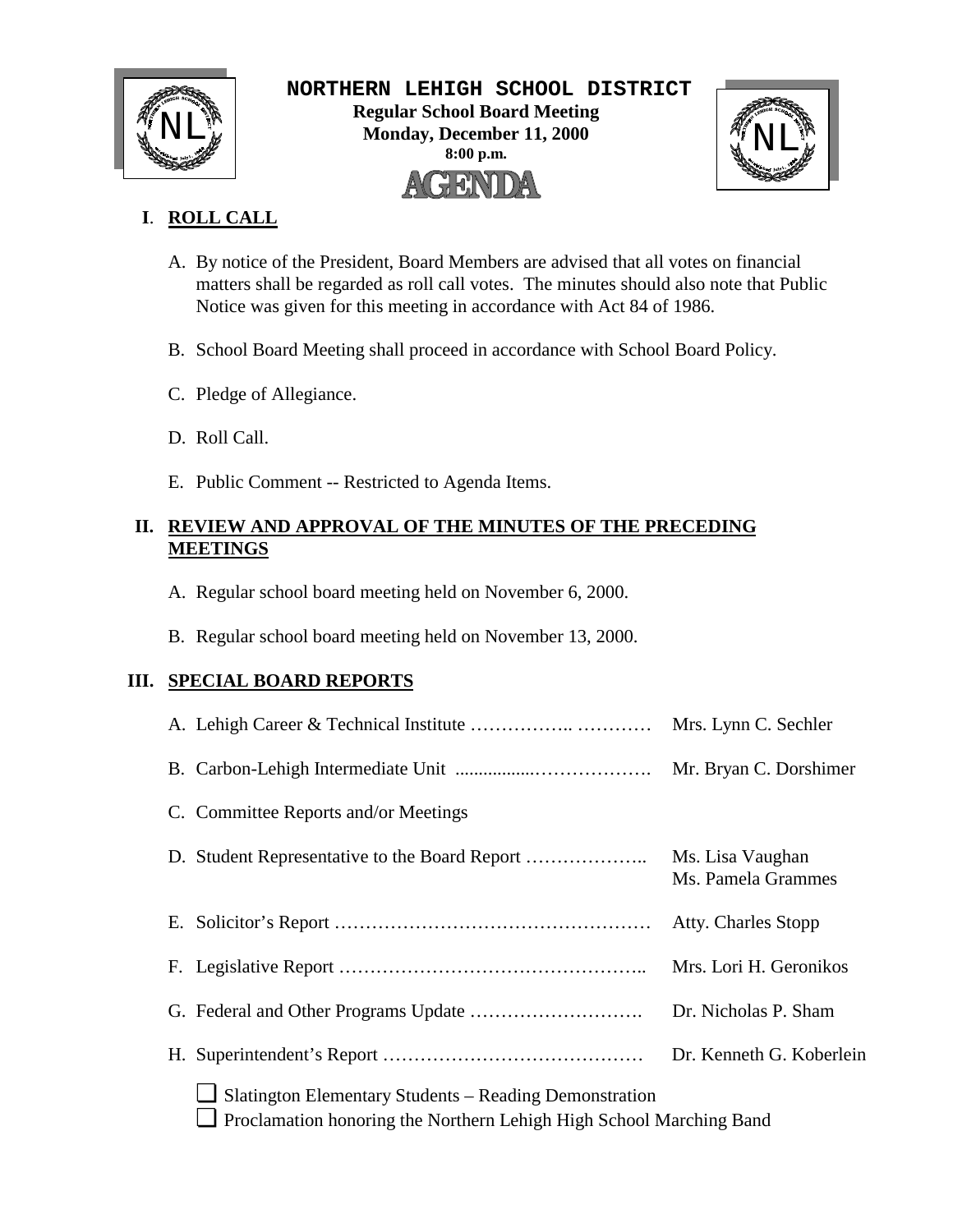- ❏ Recognition Award -- Kathleen McCann
- $\Box$  Mr. Art George & a group of coaches to discuss boys' and girls' soccer at the high school level.
- ❏ Citizen/teacher service on School Board committees and School Board committee assignments for 2001.
- ❏ Tax Equalization Process Handout **(Please see attachment #1)**
- ❏ Remind Board Members to bring their School Board Policy Manual along to the January meeting for updating.
- ❏ Technology/Buildings And Grounds Committee Report
- I. Executive Work Session

#### **IV. PERSONNEL**

- A. Approve to contract with Kathleen McCann for consultative services, effective December 16, 2000, at a fee of \$40.00 per hour, not to exceed 20 hours.
- B. Approve Edith Moore and Paul Leonzi to be members representing Education Specialists of the Professional Education Planning Committee for Northern Lehigh School District.
- C. Approve and and to be School Board appointed members as community representatives of the Professional Education Planning Committee for Northern Lehigh School District.

#### **V. POLICY**

- A. Conferences Approved With Board's Authorization
	- 1. Approve the request of Janet McKelvey, 4<sup>th</sup> grade teacher at Peters Elementary School, to attend a Bureau of Education & Research conference entitled "Helping Your Struggling Students Be More Successful Readers" in Allentown on January 24, 2001. Expenses include \$169.00 for registration plus the cost of a substitute for one day and has been approved by the district professional education committee.
	- 2. Approve the request of Ann Bernard, Slatington Elementary guidance counselor, to attend the 2001 Pennsylvania School Counselors' Association Annual Conference held in Lancaster, PA from April 26-28, 2001. Expenses for this conference include \$230.00 for registration.
- B. Homebound Instruction

The homebound instruction program is provided to children of school age who cannot attend. Evaluation is done by a certified physician. Grant homebound instruction to a first grade student, Student No. 12-37000, for five hours per week beginning on December 5, 2000 and ending on or about February 5, 2001.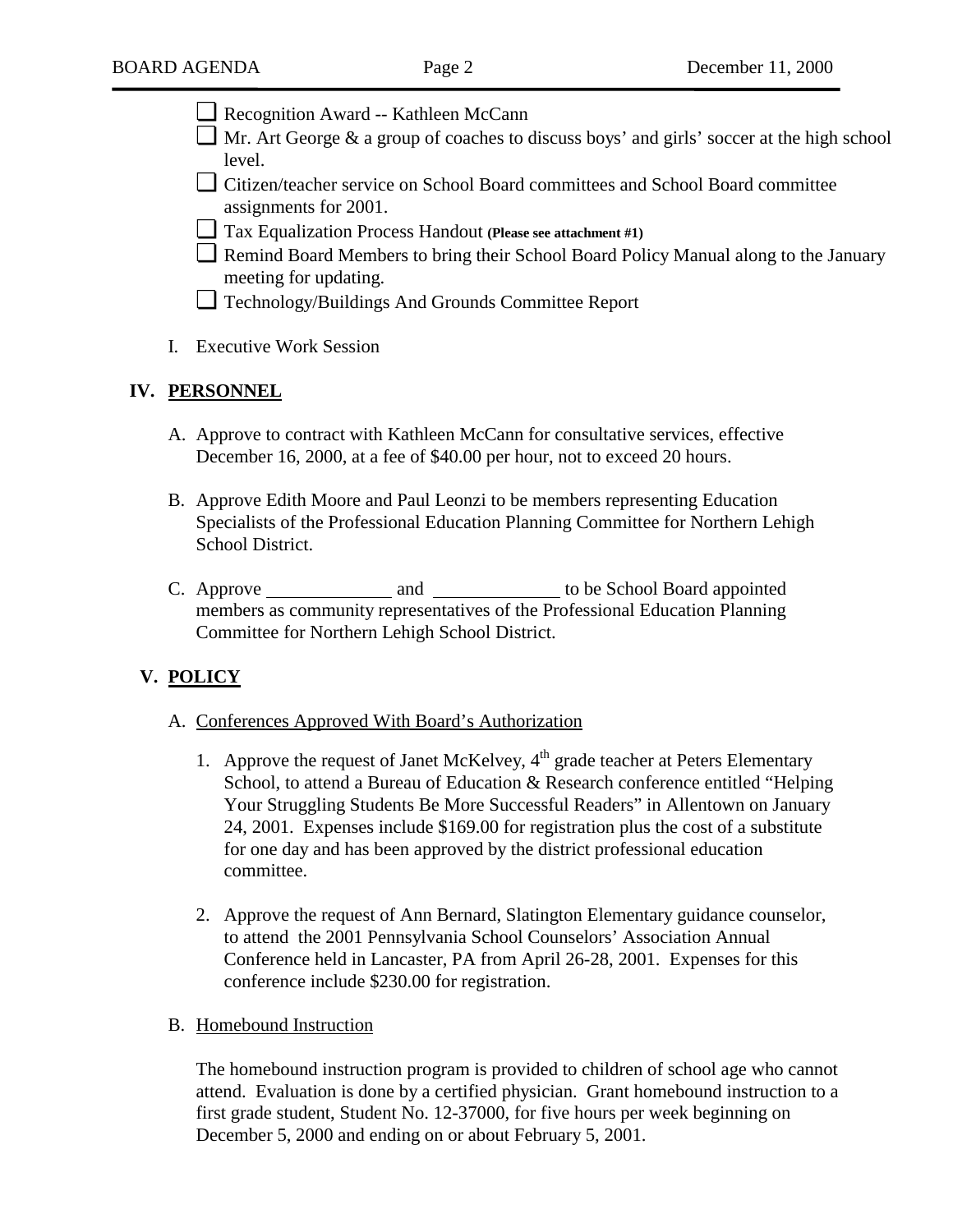#### **VI. CURRICULUM AND INSTRUCTION**

A. Approve curriculum changes at the senior high school as presented for the 2001-2002 school year. **(Please see attachment #2)**

#### **VII. OLD BUSINESS**

A. Approve to remove from the table and act upon approving the School Board Committee Meeting Calendar for 2001**. (Please see attachment #3)**

#### **VIII. NEW BUSINESS**

#### **IX. FINANCIAL**

- A. Approve the Treasurer's Report for November 2000. (Unaudited )
- B. Approve the Cafeteria Reports for November 2000. (Unaudited ) (Information Only)
- C. Approve payment of General Fund bills.
- D. Refund of Per Capita Taxes

Approve the refund of the following 2000-2001 per capita taxes. The taxes were paid in duplicate. **(Please see attachment #4)**

Dolores & Tom Rowlands \$19.60 230 Main St., Slatington, PA 18080

- E. Approve to contract with CTC Associates for professional services at the middle school as proposed at a cost not to exceed \$7600.00. **(Please see attachment #5)**
- F. Approve to purchase a skidloader from Lincoln Supply of Somerset, PA at the state bid price not to exceed \$30,000. (Capital Budget Funds to be used.) **(Please see attachment #6)**

#### **X. LEGAL**

#### **XI. CORRESPONDENCE**

#### **XII. INFORMATION**

A. Minutes of the Lehigh Carbon Community College Board of Trustees meeting held on November 2, 2000.